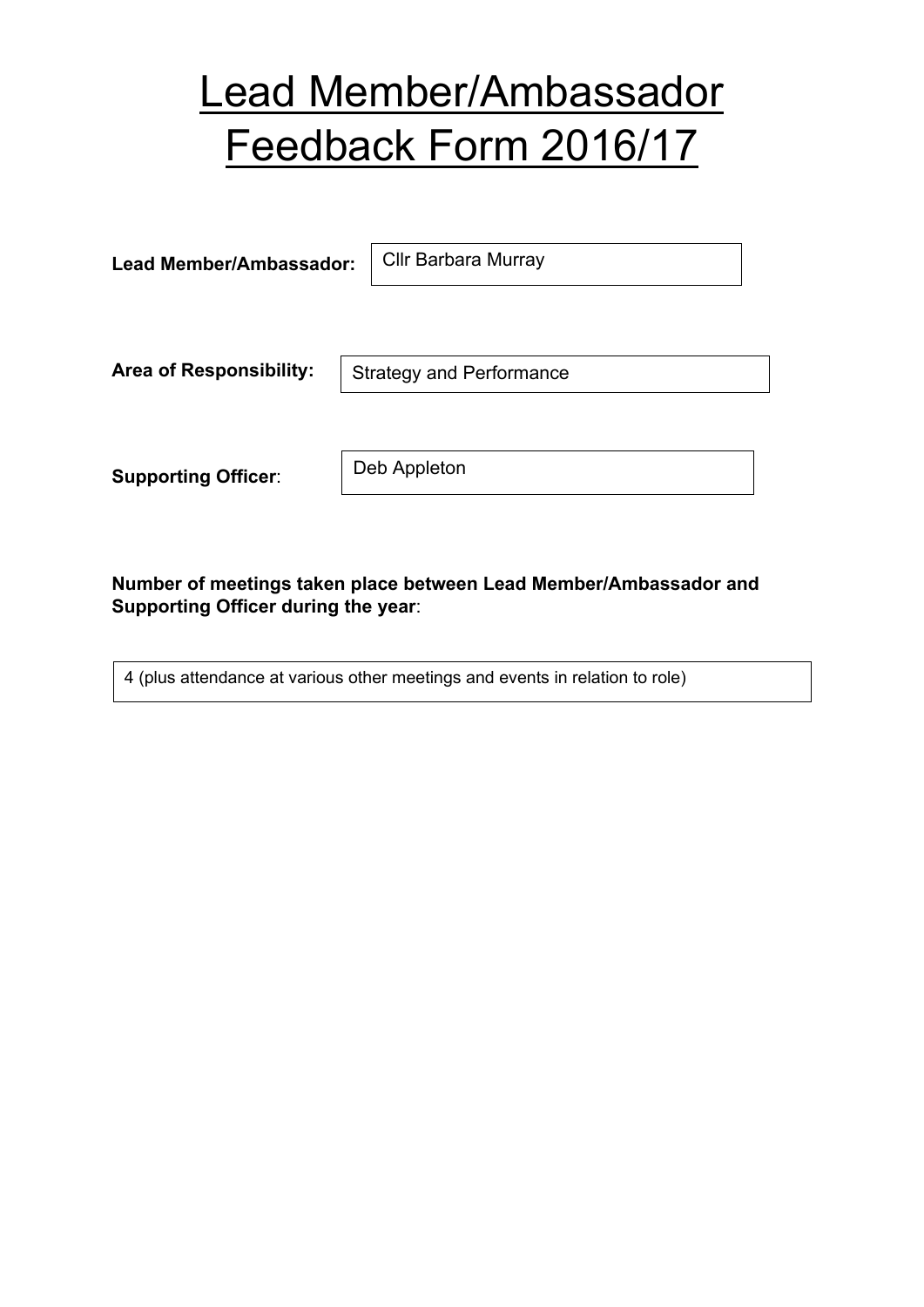**1. Please outline the nature of the meetings and any agreed outcomes, including any information, guidance and updates which have been provided to you with regard to developments in your area of responsibility**.

To ensure Members are well informed and able to effectively question the performance of the MFRS

To scrutinise the Audit of Consultation arrangements

To report to Policy &Scrutiny Committee in May 2016

To promote and deliver effective Member/staff engagement

To ensure Members are able to develop an approach to engagement with support staff

To scrutinise the Service Delivery Plan and Equality and Diversity Action Plan

To ensure Members are assured that public consultation is effective.

To present the outcomes achieved in the role to the Authority

I have met with Deb and her Team many times during the year to be briefed on the quarterly progress reports for the Service Delivery Plan; the IRMP; the Action Plan for the DAG; consultations with residents in particular with respect to new fire station proposals; changes to the way the Service develops and procures applications; staff development and member engagement.

## **2. What other meetings within Merseyside Fire and Rescue Authority or Partners, do you attend which have an influence on your Lead Member/Ambassador Area?**

| (i) Diversity Action Group & SEG                                            |  |
|-----------------------------------------------------------------------------|--|
| (ii) Chair of Member Development & Engagement Group                         |  |
| (iii) Various meetings with Committee Services planning engagement sessions |  |
| (iv) Station Visits and Staff Engagement Sessions                           |  |
| (v) MFRS Strategy Days                                                      |  |

## **3. What has been the main benefit to you or the Authority of your appointment in this role?**

I am consulted with respect to all reports that are presented by the Team to the Authority.

All the meetings, Deb and her team have given me a very clear overview of how the Service is performing and prepare me so that I have a good understanding of any issues to answer questions in committee meetings.

DAG & SEG have given me greater insight into the planning and monitoring that takes place behind the Service's commitment to be a supporter of equal opportunities for staff and residents.

The engagement sessions have been successful in increasing the understanding and knowledge of the role of members for staff and members have gained a much better insight into all the varied works that are undertaken by staff.